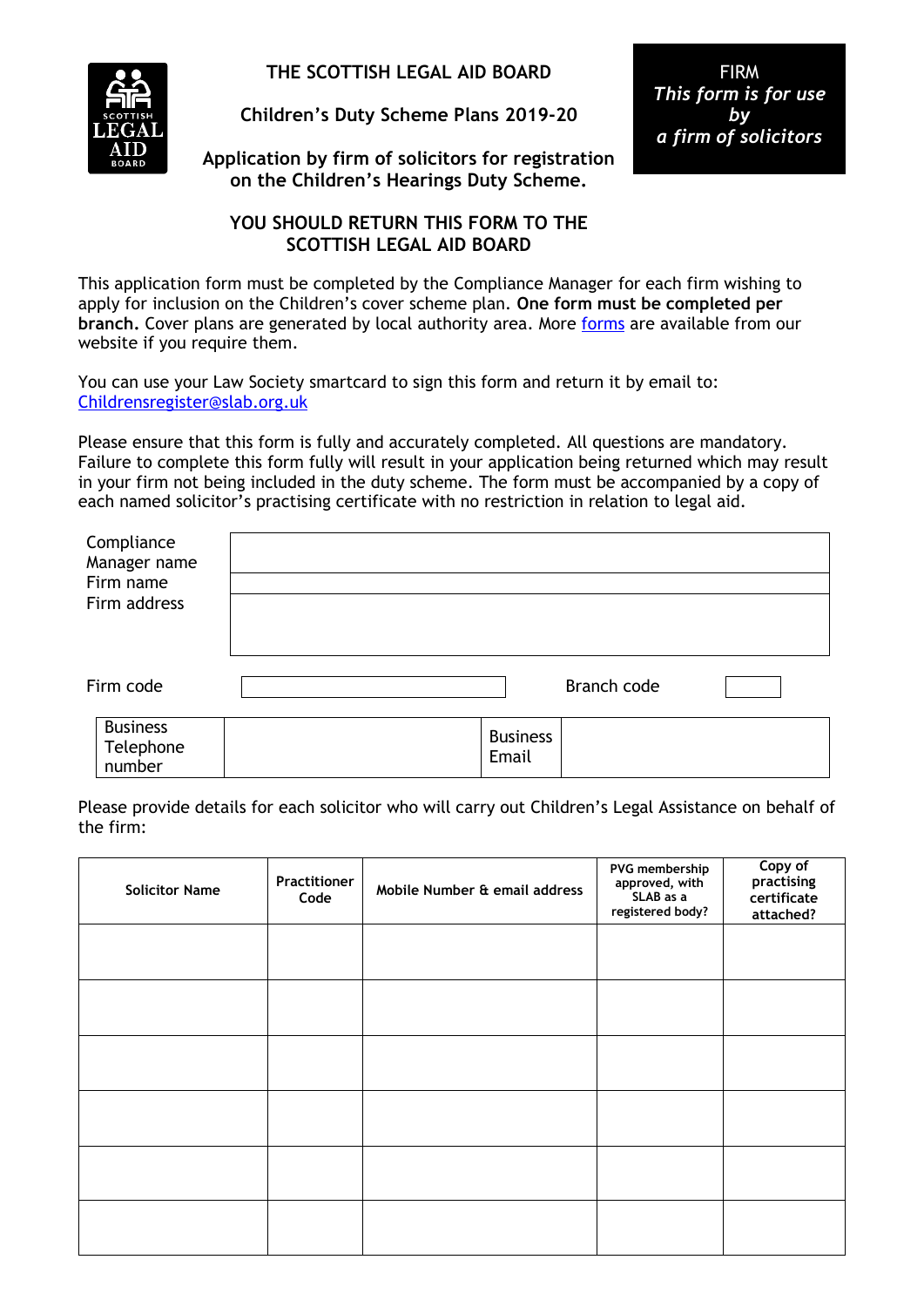Please complete [additional sheets](https://www.slab.org.uk/common/documents/profession/Childrens_duty_2019-20/Additional_solicitors_Childrens_Duty_Scheme_-_fillable_fields.pdf) if you would like to name more than six solicitors.

| Are there any dates where no<br>cover can be offered by the | Dates (from - to, inclusive) |  |  |
|-------------------------------------------------------------|------------------------------|--|--|
| firm as a whole, including                                  |                              |  |  |
| Easter, Christmas, local and<br>public holidays?            |                              |  |  |

**If you don't complete this section, we will assume that your firm will be available throughout the term of the plan, including Easter, Christmas, local and public holidays.**

Please list the Hearing Centre Area(s)/ Plan(s) for which you would you like to be considered, please note that this will tie you to any outreach centre attached to the Hearing Centre(s):

| Geographic                                   |                 |  | Geographic                               |                  |  |
|----------------------------------------------|-----------------|--|------------------------------------------|------------------|--|
| Area                                         | Plan            |  | Area                                     | Plan             |  |
| Glasgow and                                  |                 |  | South                                    |                  |  |
| Strathkelvin                                 | Glasgow         |  | Strathclyde,<br>Dumfries and<br>Galloway | Ayr              |  |
| Grampian,<br>Highlands and<br><b>Islands</b> | Aberdeen        |  |                                          | <b>Bellshill</b> |  |
|                                              | Elgin           |  |                                          | Cumbernauld      |  |
|                                              | Inverness       |  |                                          | <b>Dumfries</b>  |  |
|                                              | Kirkwall        |  |                                          | East Kilbride    |  |
|                                              | Lerwick         |  |                                          | Hamilton         |  |
|                                              | Stornoway       |  |                                          | Irvine           |  |
|                                              | <b>Thurso</b>   |  |                                          | Kilmarnock       |  |
| Lothian and<br><b>Borders</b>                | <b>Dalkeith</b> |  |                                          | Stranraer        |  |
|                                              |                 |  | Tayside,                                 | Alloa            |  |
|                                              | Edinburgh       |  | Central and<br>Fife                      | Arbroath         |  |
|                                              | <b>Selkirk</b>  |  |                                          | <b>Dundee</b>    |  |
|                                              | Tranent         |  |                                          | <b>Falkirk</b>   |  |
| <b>North</b><br>Strathclyde                  | Dumbarton       |  |                                          | Glenrothes       |  |
|                                              |                 |  |                                          | Livingston       |  |
|                                              | Greenock        |  |                                          | Perth            |  |
|                                              | Lochgilphead    |  |                                          | <b>Stirling</b>  |  |
|                                              | Paisley         |  |                                          |                  |  |

We will place branches nominated for the duty scheme to the nearest hearing centre area, wherever possible. Please see the Children'[s Duty Scheme Eligibility Criteria](https://www.slab.org.uk/export/sites/default/common/documents/profession/practitioner_info_guides/ChildrensRegisterandDuty/CHILDREN_DUTY_SCHEME_ELIGIBILITY_CRITERIA.pdf) for the allocation rules.

## **Before sending us this form:**

- Please ensure all signatures are complete and the application dated
- Please ensure **ALL** questions are fully completed
- Remember to attach a copy of all relevant current practising certificates

## **DECLARATION TO BE SIGNED BY THE COMPLIANCE MANAGER**

- I confirm that all the details contained in this application are correct
- I confirm that if the firm is selected for service on the duty scheme it shall carry out such work as is needed over the assigned period, unless the firm withdraws from the duty plan for which it is selected,
- If called upon to attend a hearing, a named solicitor on this form will attend unless other commitments preclude them from doing so